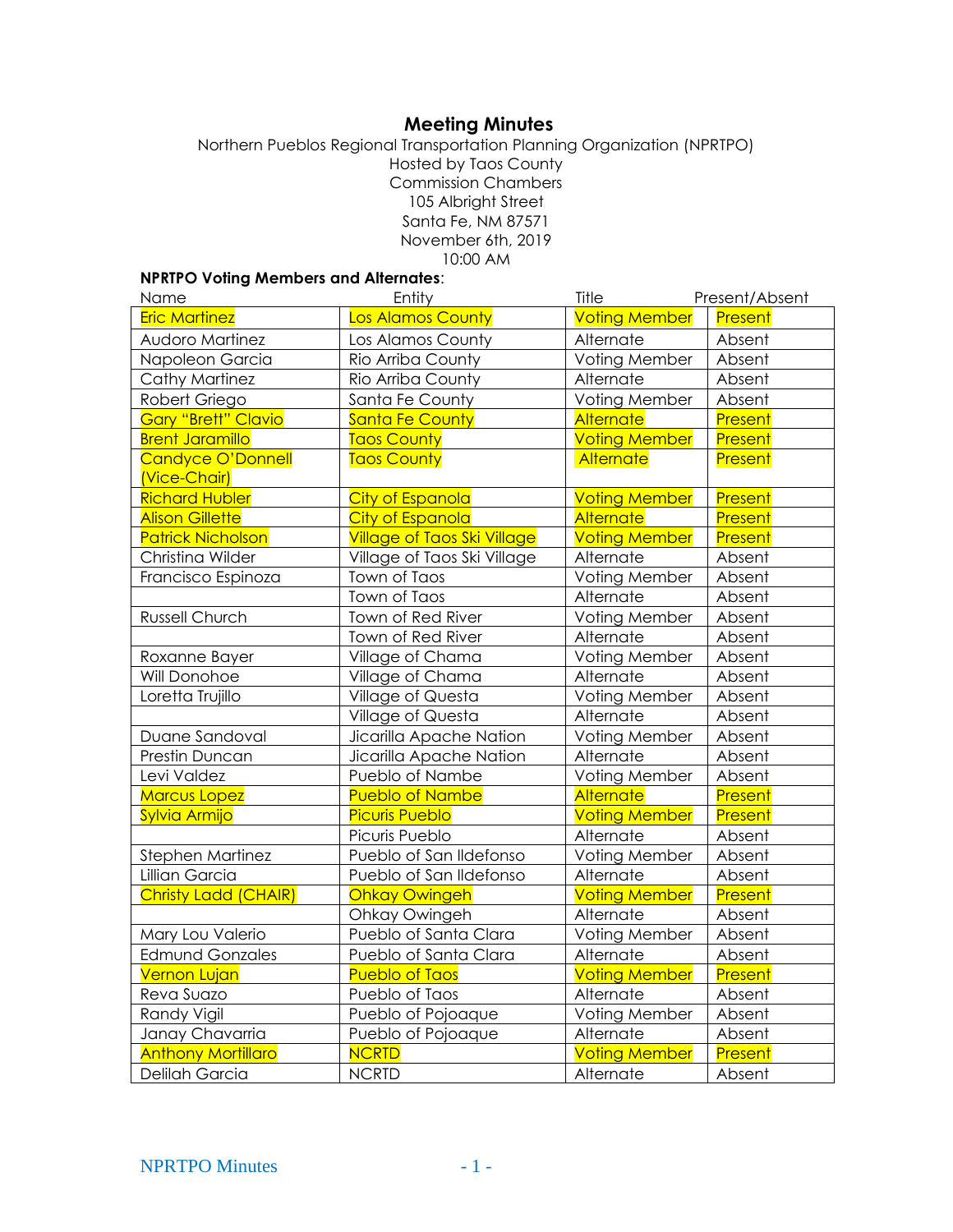### **NCNMEDD/NPRTPO Staff**

| Dennis T. Salazar | NCNMEDD – RTPO Program Manager/Planner   |
|-------------------|------------------------------------------|
| Lesah Sedillo     | NCNMEDD - Community Development Director |

#### **NMDOT Staff**

| Maggie Moore | NMDOT Planning Liaison |
|--------------|------------------------|
| Ron Shutiva  | NMDOT Tribal Liaison   |

## **Guest Members**

Ramon Pacheco Taos County Andrea Hay Canon Road Safety Carmen Acosta Johnson Canon Road Safety Debra Chavez Taos County Linda Perry **Town of Taos** 

Carl Colonius Enchanted Circle Trails (ECTA)

## **I. Call Meeting to Order**

The Meeting was called to order at 10:08 A.M. by NPRTPO Chair Christy Ladd, Ohkay Owingeh Pueblo.

## **II. Pledge of Allegiance**

### **III. Welcome and Introductions/Public Comments:**

Individual introductions were conducted by each NPRTPO member and guests. Chair Ladd called on Taos County Commissioner and NPRTPO Vice-Chair Candyce O'Donnell to welcome everyone to Taos County. Vice-Chair O'Donnell thanked everyone for coming to Taos County, Commissioner O'Donnell also mentioned that Burritos were donated for lunch by Mante's Chow Cart. The RTPO Board thanked Vice-Chair O'Donnell for her efforts in doing this and also to Mante's Chow Cart for donating the Burritos.

For public comments Ms. Andrea Hay spoke up and requested for the NPRTO to be aware that her organization Canon Road Safety is making a plea to recall walkability on as roads are very important for safety for everyone.

## **IV. Approval of the Agenda:**

Chair Ladd, called for a motion to approve the agenda Patrick Nicholson, Village of Taos Ski Valley, made the motion to approve the agenda; the motion was seconded by Eric Martinez, Los Alamos County. The motion passed and all voted in favor.

## **V. Approval of the Minutes: October 10th, 2019 – NCNMEDD**

Chair Ladd called for a motion to approve the minutes as submitted. Chair Ladd, Ohkay Owingeh called for a couple of clarifications regarding spelling and Sylvia Armijo, Picuris Pueblo requested a correction on her last name. Eric Martinez, Los Alamos County, made the motion to approve the minutes as amended; the motion was seconded by Anthony Mortillaro, NCRTD. The motion passed and all voted in favor.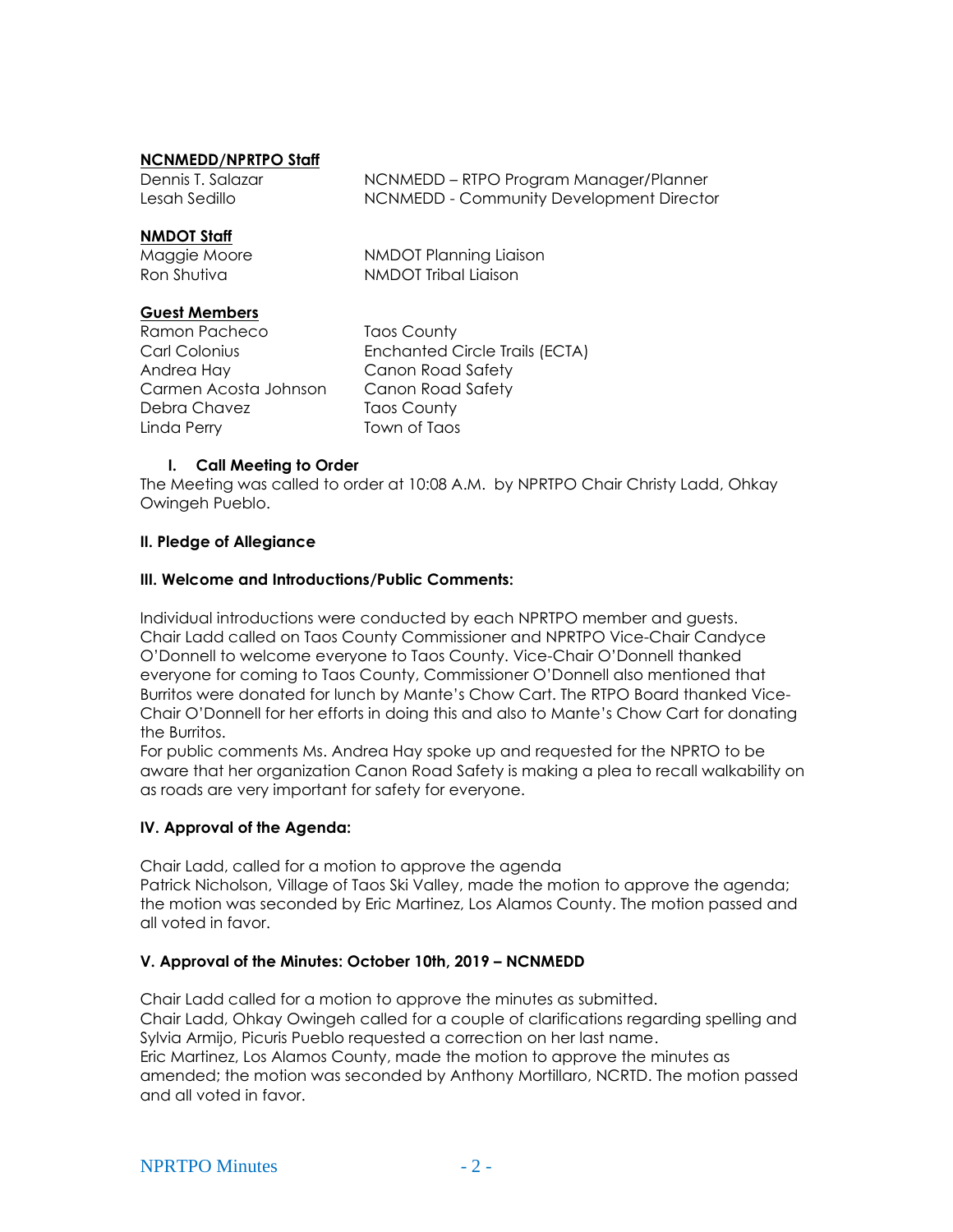# **VI. Matters from the Chair and Vice-Chair (NPRTPO Chair Christy Ladd and Vice-Chair Candyce O'Donnell**):

Chair Ladd discussed submission off PFF Projects to D-5 and wanted to ensure that D-5 is being responsive and ensuring that NPRTPO Planner Dennis T. Salazar is receiving copies of the PFFs that are being sent to D-5. Chair Ladd also advised that any future PFF submissions to D-5 also should copy Mr. Salazar and NCNMEDD Community Development Director Lesah Sedillo. The goal is to get the RTIPR completed in a reasonable amount of time. Chair Ladd also advised that D-5 promised Bridge Inspection updates and will follow up with D-5 to ensure the NPRTPO is up to date with what is needed.

# **VII: Presentation: Bicycle Counter Loaner Program (Ms. Maggie Moore – NMDOT Urban/Regional Planner):**

Ms. Maggie Moore conducted a presentation on the Bicycle County Loaner Program. Ms. Moore advised that her presentation is also available upon request. Ms. Moore was available to answer questions at the end of her presentation. Chair Ladd and the Board thanked Ms. Moore for conducting this presentation and advised that the members of the board will benefit from this presentation.

## **VIII. Bylaws Review ACTION ITEM (NPRTO Board Members and Planners)**

Planner Salazar presented the Bylaws as an action item. Per Mr. Salazar, at the last meeting he requested of the Board to review and recommend possible suggestions for any changes.

Vice-Chair Candyce O'Donnell, Taos County, made the motion to approve the NPRTPO Bylaws; the motion was seconded by Patrick Nicholson, Village of Taos Ski Valley. The motion passed and all voted in favor.

## **IX. PFF Review and Update (NPRTPO Board Members and Planners)**

NPRTPO Chair Ladd reminded everyone what she had already mentioned earlier in the meeting that our goal is to complete the RTIPR in a reasonable amount of time and encouraged communication with NMDOT D-5 and reiterated that D-5 needs to be responsive to the NPRTPO. PFFs submitted for future projects must be reviewed as well by Mr. Salazar and Ms. Sedillo so they can better assist the NPRTPO Board.

## **X. NPRTPO Regional Transportation Plan – Discussion Item (NPRTPO Board/Planners)**

Mr. Salazar presented that last Regional Transportation Plan to the Board Members and requested at this time if the Board can review it for possible changes. NMDOT is starting their process and it would be good to get familiar with the last plan and start to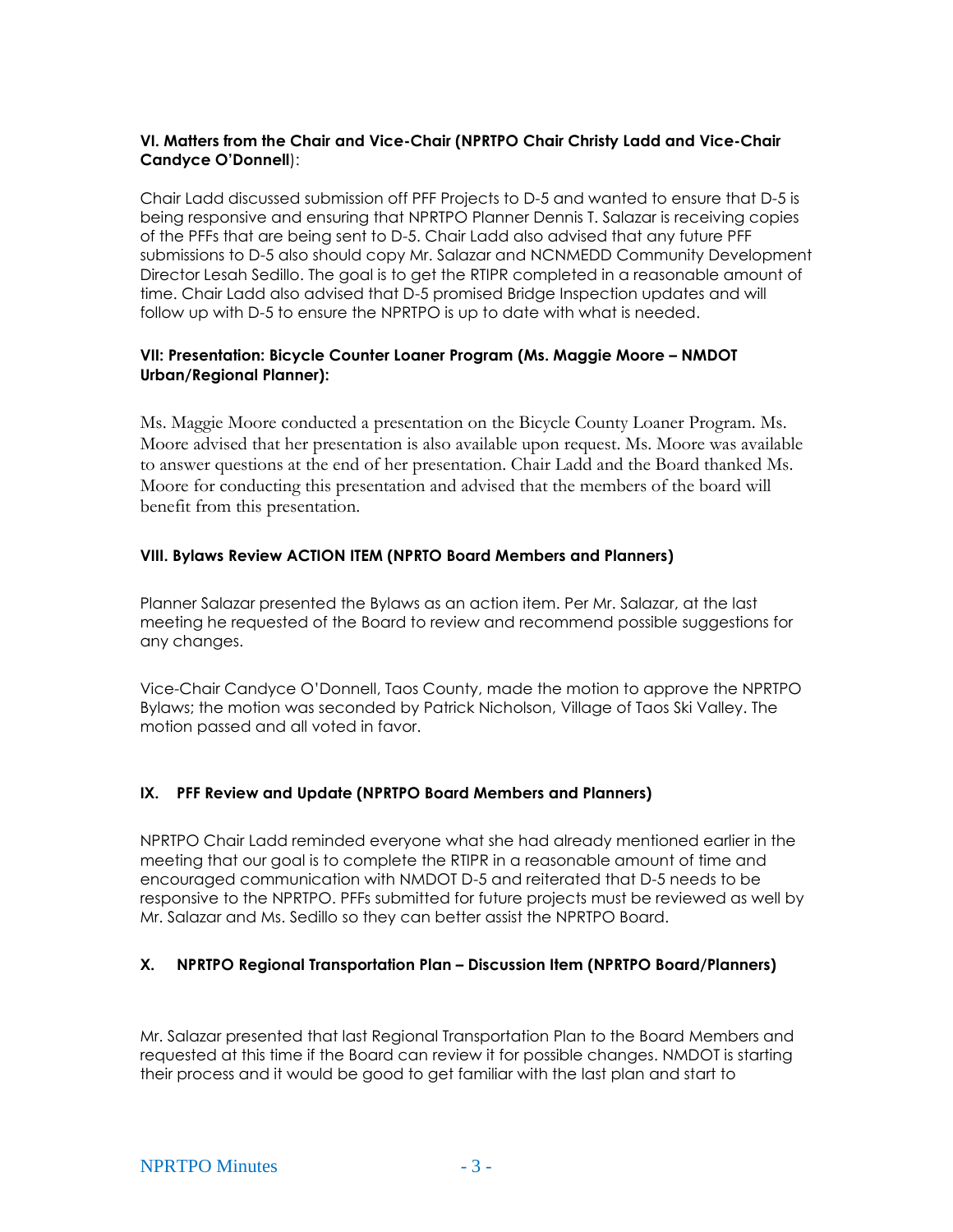brainstorm on making possible recommendations, to ensure it is as accurate as possible. This will be brough up at future meetings. The Board agreed.

# **XI. NPRTPO Project, Tracking, Monitoring and Reporting**

Chair Ladd asked every entity around the room to give updates as to what is going on in their respective communities within the D-5 region.

# **XII. NMDOT Updates:**

- **a. District 5** NMDOT District 5 was not present at this meeting
- **b. Planning** NPRTPO Planning Liaison Joseph Moriarty was unable to attend so Ms. Maggie Moore gave the update. Ms. Moore gave a follow-up on the Proposed Rulemaking process and advised that the Planning Department will keep everyone up to date at future meetings.
- **c. Tribal Liaison** NMDOT Tribal Liaison Ron Shutiva advised that the State Tribal Transportation Safety Summit will be on November 21st and 22<sup>nd</sup> at the Institute of American Indian Arts in Santa Fe. Mr. Shutiva talked a bit about the hard work and planning that was put into this upcoming Tribal Summit. Mr. Shutiva advised that Hotel Santa Fe will be the host hotel for the conference and thanked Picuris Pueblo for working with the committee. Mr. Shutiva encouraged attendance and gave everyone the information where to register for the upcoming Summit.

Mr. Shutiva gave an update regarding NMDOT Secretary Sandoval meeting with various Tribal entities to discuss in detail the needs of each Tribal entity. This will be ongoing until they cover all of the Tribes.

# **XIII. NPRTPO Planner/Program Manager Updates:**

Mr. Salazar gave an update on the following:

- NMDOT District 5 ADA/Title VI Compliance with the Agenda Packet, please view.
- Data Users Conference on November 14<sup>th</sup> at CNM Community College in Albuquerque from 7:45 AM to 4:45 PM
- Continue looking for e-mails for updated LTAP Trainings
- Keep up to date with new information on the rtponm.org website
- 57<sup>th</sup> Annual Paving and Transportation Conference from Jan. 8<sup>th</sup>-10<sup>th</sup>, 2020 at Marriott Pyramid North Hotel and Convention Center.
- On our January Agenda the RTPO will be hearing Transit Providers presentations and then conduct the Rating & Ranking.
- February 12<sup>th</sup>, 2020 is Transportation Day at the Legislature

Ms. Lesah Sedillo reminded everyone that she is assisting Governmental Entities with Capital Outlay and other projects as requested. Ms. Sedillo advised to contact her via email or phone to further discuss specifics of proposed Capital Outlay and projects. Ms.